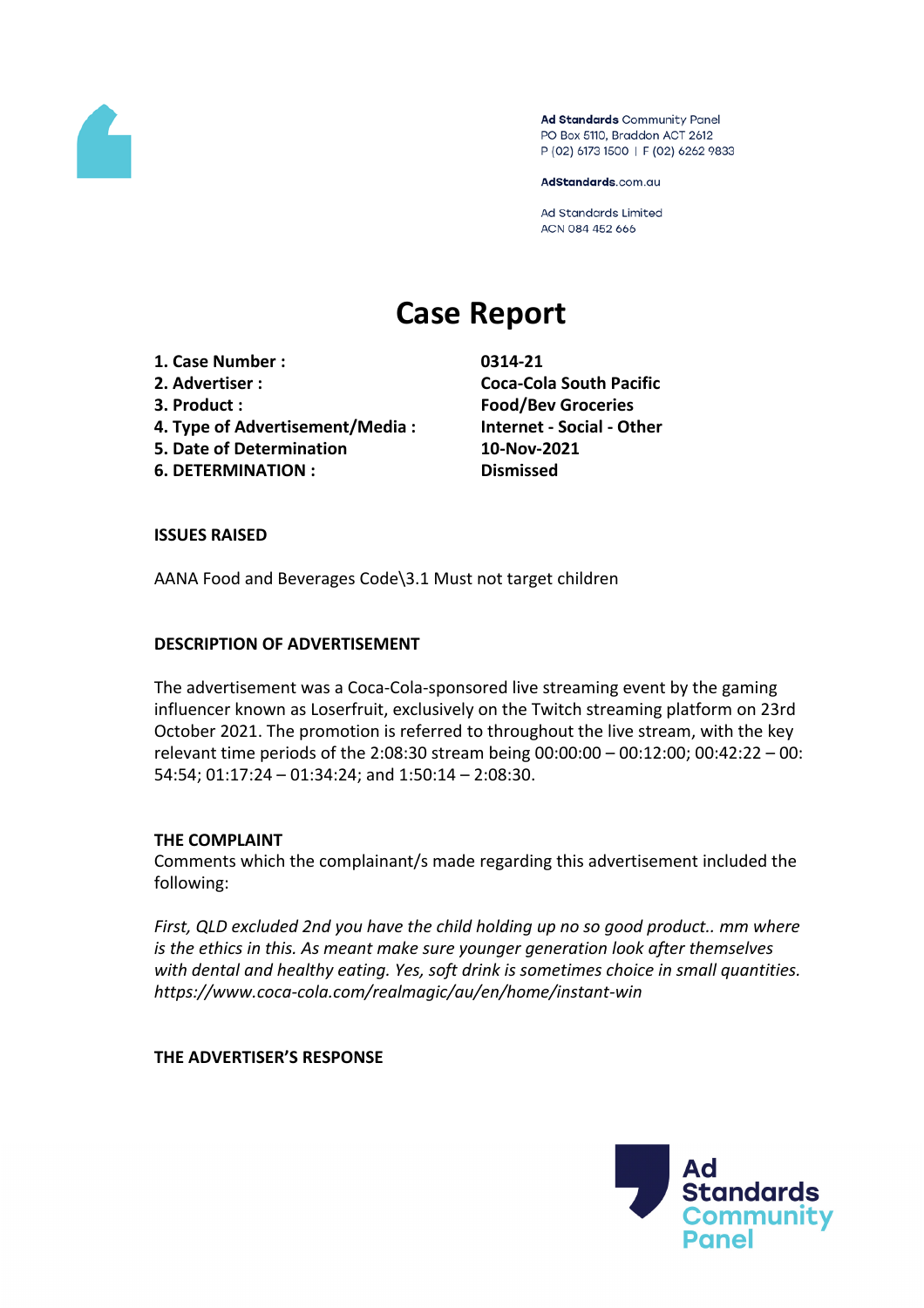

Comments which the advertiser made in response to the complainant/s regarding this advertisement include the following:

*Thank you for your letter dated 28 October 2021 regarding a complaint received in relation to the Coca-Cola sponsored Loserfruit Twitch stream. We thank you for bringing this matter to our attention and respond to the points raised as follows:*

## *Description of the Advertisement*

*The advertisement was a Coca-Cola sponsored live streaming event by the gaming influencer known as Loserfruit, exclusively on the Twitch streaming platform on 23 rd October 2021. The stream promoted the Coca-Cola Real Magic consumer promotion which gives entrants the chance to win digital artwork and Twitch bits (currency in the Twitch platform). To enter the promotion, viewers first watch a film accessible via www.coca-cola.com/realmagic to discover codes hidden in the film. The film depicts gamers in a tournament setting, battling each other in an online fantasy world. At one point, a gamer pauses to have a sip of Coca-Cola. This coincides with the game rules changing and the online combatants throwing down their weapons and uniting around their commonality – we are only one Coke away from each other. During the live stream, three complex cipher challenges are played by Loserfruit and those in her live chat to decipher an additional code which could also be used to enter the promotion. Brief excerpts of the film were shown during the live stream.*

## *Details of the Program in which the Advertisement appeared*

*The advertisement was a one-off live stream on the Twitch platform on 23rd October 2021, between approximately 8.00pm and 10.00pm AEDST. Twitch is an interactive online live-streaming service for content across gaming, entertainment, sports, music and lifestyle interests.*

*Whether the Audience of the Program was predominantly Children*

*We have provided below the data points available to help us predict or estimate the audience for the live stream event, as required under the Code.* 

*75% of the Australian Twitch audience is aged 16-34 years (the predominant audience is aged 16-24 years old at 44%, followed by 31% aged 25-34 years). While Twitch is unable to provide demographic viewing data for specific live stream events, they have provided us with third party data (Nielsen) that considers different factors to provide an estimate audience for streams like this. This data estimates that the predominant age range for the advertisement would have been those aged between 25 – 44 (at 52%) followed by 45+ (15%), meaning 67% are over 25 years old. Further information regarding Loserfruit's viewer and follower demographics is provided below.*

*We note that while the advertisement was broadcast prior to the new F&B Code coming into effect on 1st November, it will be assessed under the provisions of that Code and we have therefore applied those provisions in this response.*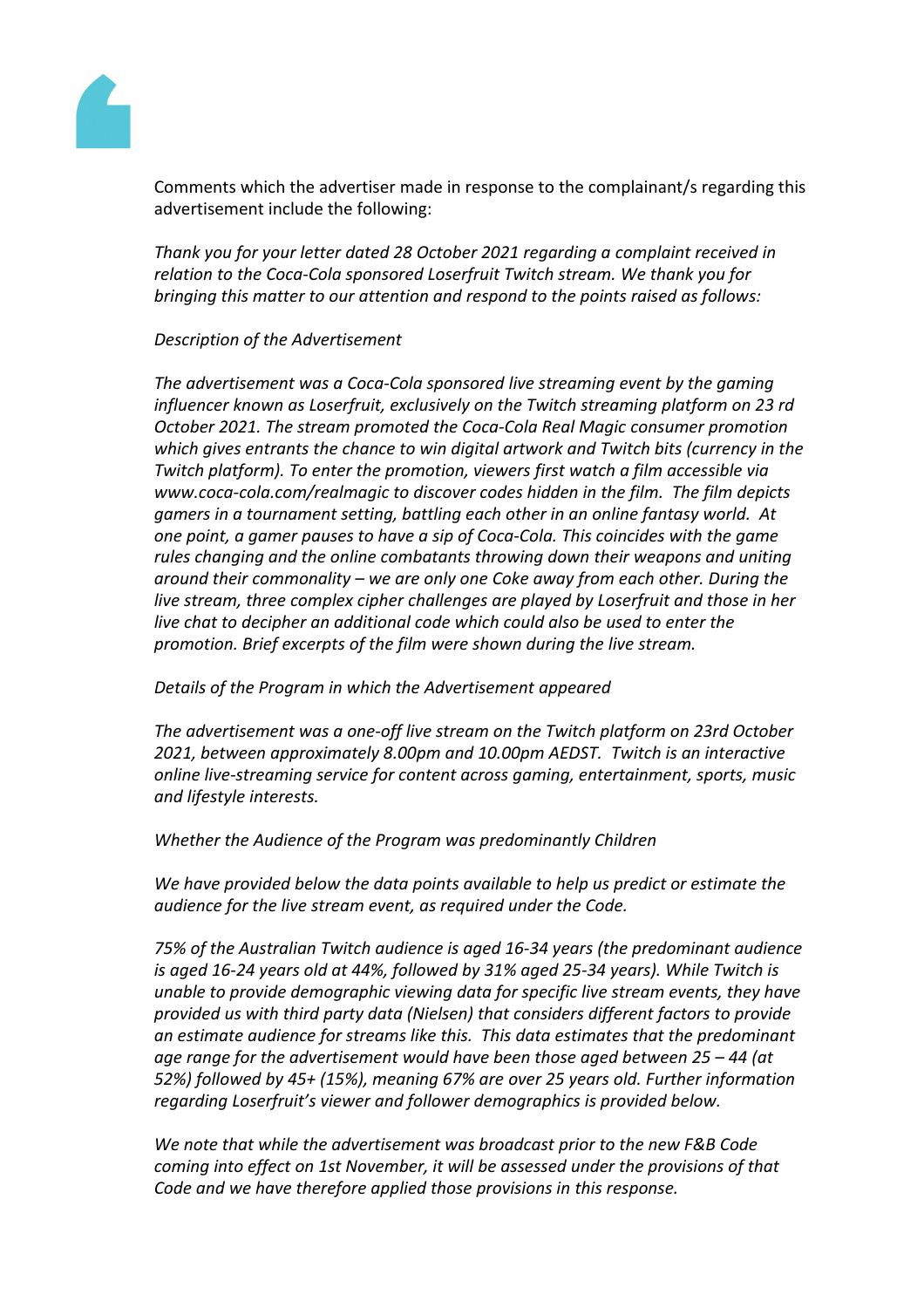

*Substantiation of any health, nutrition or ingredient claims or statements in the Advertisement.*

*The advertisement did not contain any health, nutrition or ingredients claims or statements.*

*Comprehensive comments in relation to the Complaint*

*The complaint raises the issue of Targeting Advertising of an Occasional Food or Beverage Product to Children – Section 3.1 of the Food & Beverages Advertising Code effective 1 November 2021 (F&B Code). Defined terms in the F&B Code are capitalised in this letter.* 

*Specifically, the complainant is concerned that there is a child holding up a "no so good" [sic] product.*

*Coca-Cola South Pacific Pty Ltd (CCSP), as a member of the Australian Beverages Council, has committed to ensuring that marketing and advertising communications are conducted responsibly and promote the responsible consumption of beverages as part of a balanced diet. This includes not directly advertising sugar-sweetened beverages to children under the age of 15. This aligns with the requirement under Section 3.1 of the F&B Code that Advertising for Occasional Food or Beverage Products must not Target Children. More broadly, The Coca-Cola Company's Responsible Marketing Policy, which has been in place for many years, commits to the responsible marketing of its products. Since 2018, Coca-Cola in Australia has directed its advertising to people aged 15 years or older.*

*We note that the F&B Code determines whether advertising Targets Children by the context of the advertisement and the below three criteria, which we address individually below:*

*1. Nature and intended purpose of the product being promoted is principally or significantly appealing to Children.*

*Coca-Cola is one of the world's most popular beverages, consumed by people of all ages across more than 200 countries around the world. It comes in six varieties in Australia, Coca-Cola Classic, Coca-Cola No Sugar, Diet Coke, Coca-Cola No Sugar Caffeine Free, Vanilla Coca-Cola and Coca-Cola No Sugar Vanilla. The principal drinkers of Coca-Cola Classic in Australia for the 2021 year-to-date are aged between 16 – 19 years of age, closely followed by those between 50 – 59 years of age. Less than 6% of drinkers are under 15 years of age.* 

*2. Presentation of the advertisement content (e.g. theme, images, colours, wording, music and language used) is principally appealing to Children*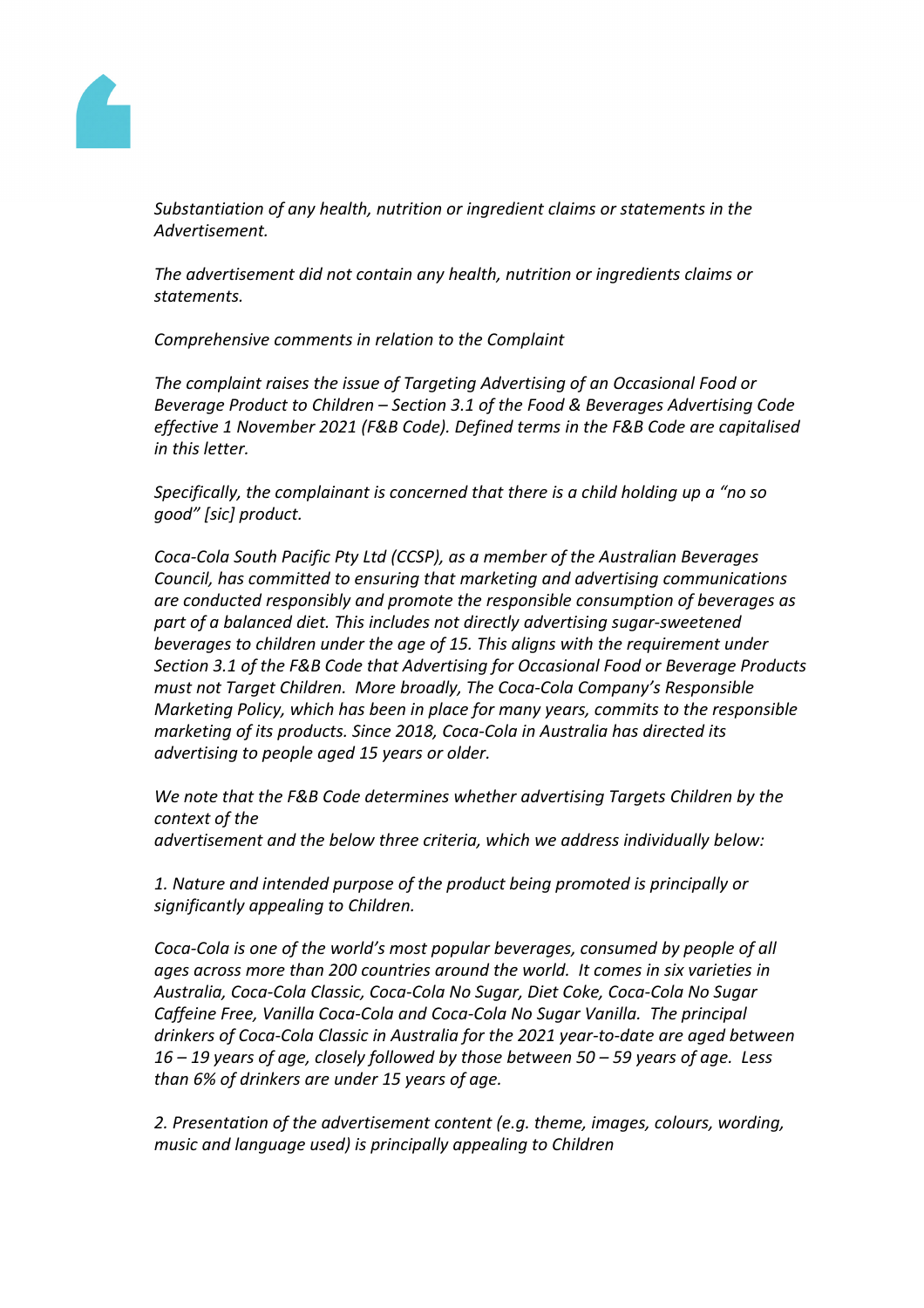

*The advertisement was a 2:08:30 live stream by the gaming influencer Loserfruit on the Twitch platform. The advertisement was quite complex in its nature - moving between an overview of the Coca-Cola Real Magic promotion (which in itself is a complicated code hunt and is only open to entrants aged 15 years and over); interacting with her fast moving live chat participants; working together to crack three complex ciphers (which included, amongst other tasks, deciphering symbols for letters and numbers) which together formed a code that could be used to enter the Coca-Cola Real Magic promotion; and watching Loserfruit play Fortnight.*

*Principally is defined in the Macquarie Dictionary as the adverb of first; highest in rank; chief; or foremost. The presentation of the advertisement was designed to principally appeal to older teens and young adults, in line with the principal drinkers of Coca-Cola Classic and in line with Loserfruit's principal social follower demographic (see below).*

*In addition to the lengthy and complex nature of the live stream, we consider that the themes, images, colours, wording, music and language used in the advertisement were not principally appealing to children. Loserfruit is in a studio setting with muted lighting, the background music is sombre and her language is sophisticated, none of which was intended to primarily appeal to children. In addition, the complexity of the entry mechanic of the promotion and the prizes, consisting of digital artwork and Twitch bits, were carefully designed and selected to appeal to the upper end of the Gen Z demographic (16 – 24).*

*Loserfruit can be seen briefly consuming Coca-Cola Classic at approx. 00:07:40 and again at 2:00:57 and 2:04:11. She shares with the live chat that she had actually ordered Coca-Cola No Sugar (which is not an Occasional Beverage Product) with her meal as it is her favourite, however the delivery driver accidentally delivered Coca-Cola Classic. Neither Loserfruit (aged 28) nor the female talent in the film holding a bottle of Coca-Cola Classic, are children as the complainant suggests.*

*3. Expected average audience at the time or place the advertisement appears includes a significant proportion of Children.*

*We note that the F&B Code Practice Note sets out guidance for determining if Children are likely to be a significant proportion of the viewing audience, including:*

- *• Where data exists, 25% or more of the predicted audience will be Children; and*
- *• Artists with significant appeal to Children.*

*In relation to the first bullet point, the predominant Australian Twitch audience (at 75%) is aged between 16 – 34 years of age. As noted above, the predicted predominant age of viewers of a live stream on Twitch in the nature of the advertisement was between 25 – 44. Loserfruit's followers on Twitch are predicted to be predominantly aged between 18 - 24 and on her social channels, Instagram between 25 – 34, and Twitter between 18 – 24.*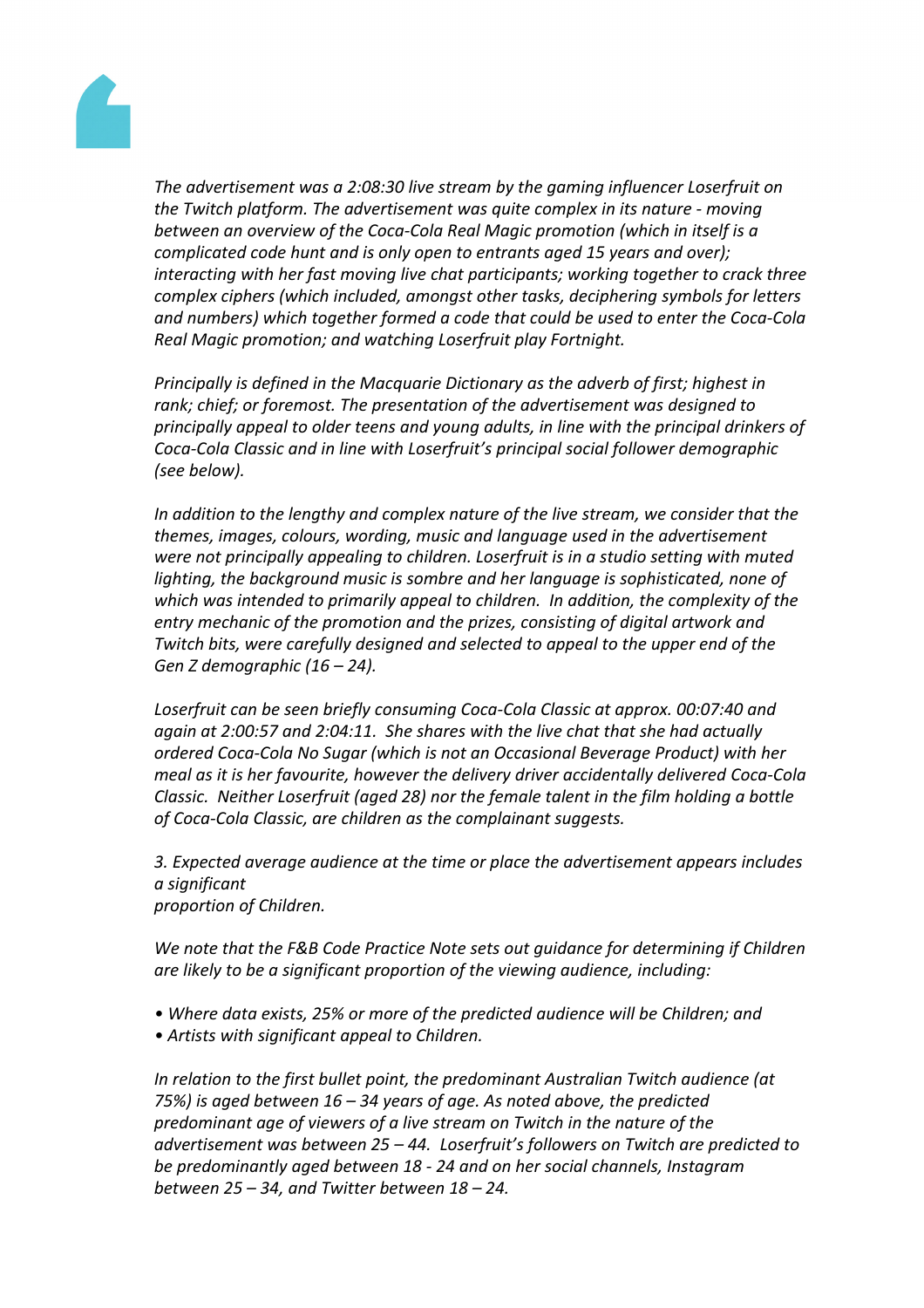

*As outlined above, CCSP takes its commitment to market products of The Coca-Cola Company very seriously, in particular not targeting its advertising to children. It is CCSP's view that the advertisement complies with all elements of the F&B Code. We acknowledge that the advertisement will also be assessed under other advertising codes administered by the AANA, including the Code of Ethics. It is also CCSP's view that the advertisement also complies with these codes.*

*CCSP takes its obligations in relation to responsible advertising very seriously. We are very happy to answer any further questions you may have, and please let us know if you need more information.*

# **THE DETERMINATION**

The Ad Standards Community Panel (the Panel) considered whether this advertisement breaches the AANA Food and Beverages Advertising Code (the Food Code).

The Panel noted the complainant's concern that the advertisement shows a child holding up an unhealthy product.

The Panel viewed the advertisement and noted the advertiser's response.

## **Is the advertisement for an Occasional Food or Beverage Product?**

The Panel noted that the definition of Food or Beverage Product in the Food Code is: "food or beverages products which do not meet the Food Standards Australia Nutrient Profile Scoring Criterion as published from time to time by Food Standards Australia New Zealand".

The Panel noted the advertisement is promoting Coca-Cola. The Panel noted that the advertiser had not provided information about whether the product meets the FSANZ criteria. The Panel considered that if the product did meet the criteria the advertiser would have advised as the case would have been dismissed, and therefore concluded that the Coca-Cola product does not meet the FSANZ criteria and is an occasional beverage product.

# **Section 3.1 Advertising (including sponsorship advertising) of Occasional Food or Beverage Products must not target Children.**

The Panel noted that the Food Code defines "target children" as:

*"Target Children is determined by the context of the advertisement and the following three criteria:*

 *Nature and intended purpose of the product being promoted is principally or significantly appealing to Children;*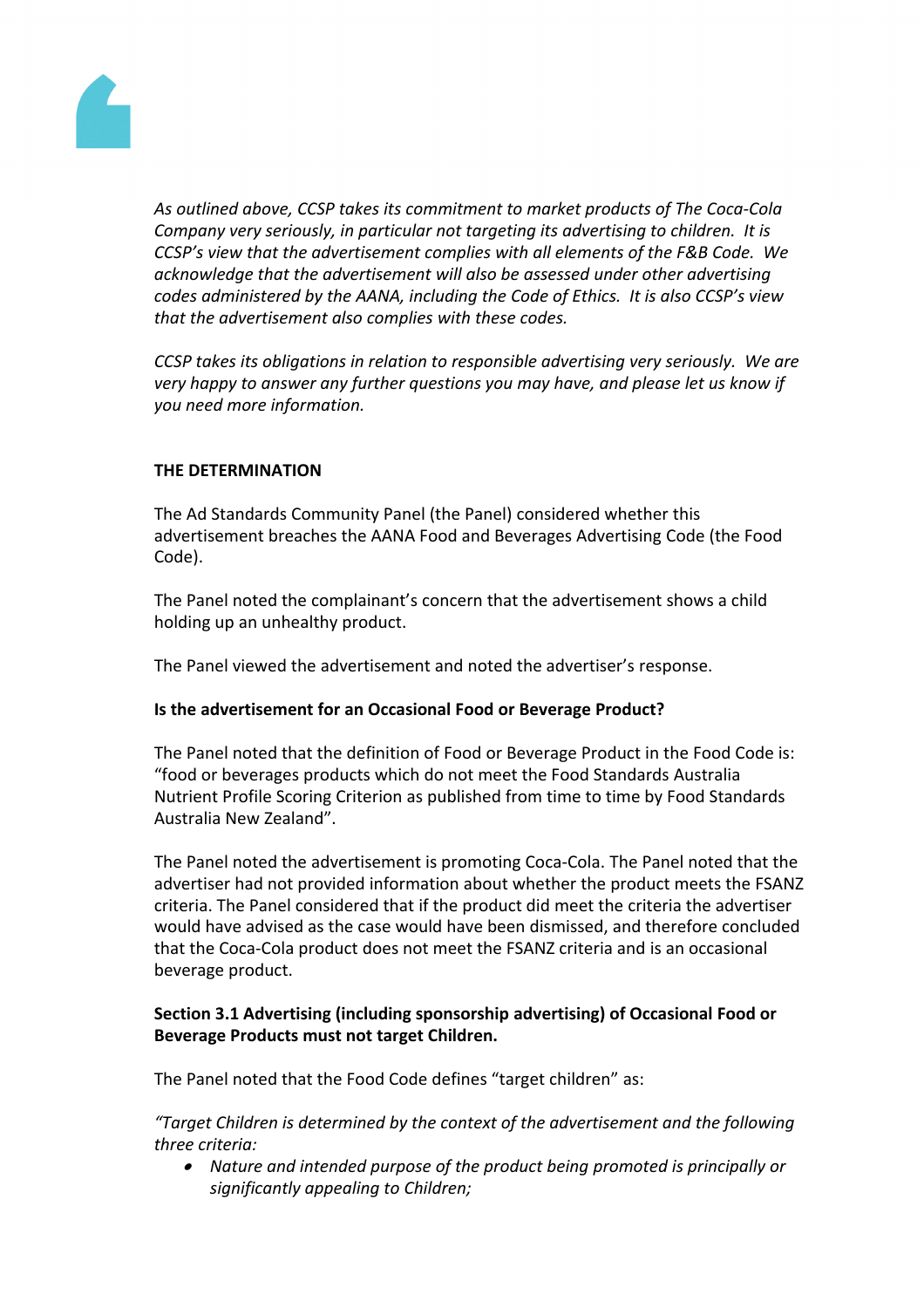

- *Presentation of the advertisement content (e.g. theme, images, colours, wording, music and language used) is principally appealing to Children;*
- *Expected average audience at the time or place the advertisement appears includes a significant proportion of Children."*

The Panel noted that the Practice Note provides guidance on the interpretation of "target children":

*"All three criteria will be considered by the Community Panel in determining whether or not advertising targets Children. The weighting given by the Community Panel to each of the three criteria will be determined on a case by case basis. In the event of a complaint being considered by the Community Panel, the advertiser should be in a position to provide details in terms of the nature and intended purpose of the product, the presentation of the advertisement content and the expected average audience at the time or place the advertisement appears.*

*"In relation to the third criteria, measures to determine if Children are likely to be a 'significant proportion' of the expected average audience may include one or a combination of the following:*

- *Where data exists, 25% or more of the predicted audience will be Children. In relation to outdoor advertising, if across a campaign the data shows a predicted audience with less than 25% Children, and there is a Children's event or concert that is incidental to the ad placement, the audience of that incidental Children's concert or event will not be captured.*
- *C&P programmes.*
- *Programs, artists, playlists, video, movies, magazines or other content with significant appeal to Children (e.g. featuring personalities or characters popular with Children).*
- *Compliance with the Outdoor Media Association Placement Policy and Health & Wellbeing Policy which regulate the placement of advertising at primary and secondary schools which are locations where Children regularly and predictably gather. Where accurate program audience data is not available, the Community Panel may have regard to other factors listed above such as the program content, the time or the location where the advertisement is being shown (in line with the above provision)."*

The Panel further noted the Practice Note for this section of the Food Code which provides:

*"Advertisers must be able to demonstrate that they have evaluated or that care has been taken to evaluate the expected average audience composition before the placement of Occasional Food or Beverage advertisements to ensure they are not targeted at children. Where a meal deal is being advertised, each item in that meal deal must meet the Food Standards Australia Nutrient Profile Scoring Criterion, otherwise the advertisement will be considered to be for Occasional Food and Beverage Products."*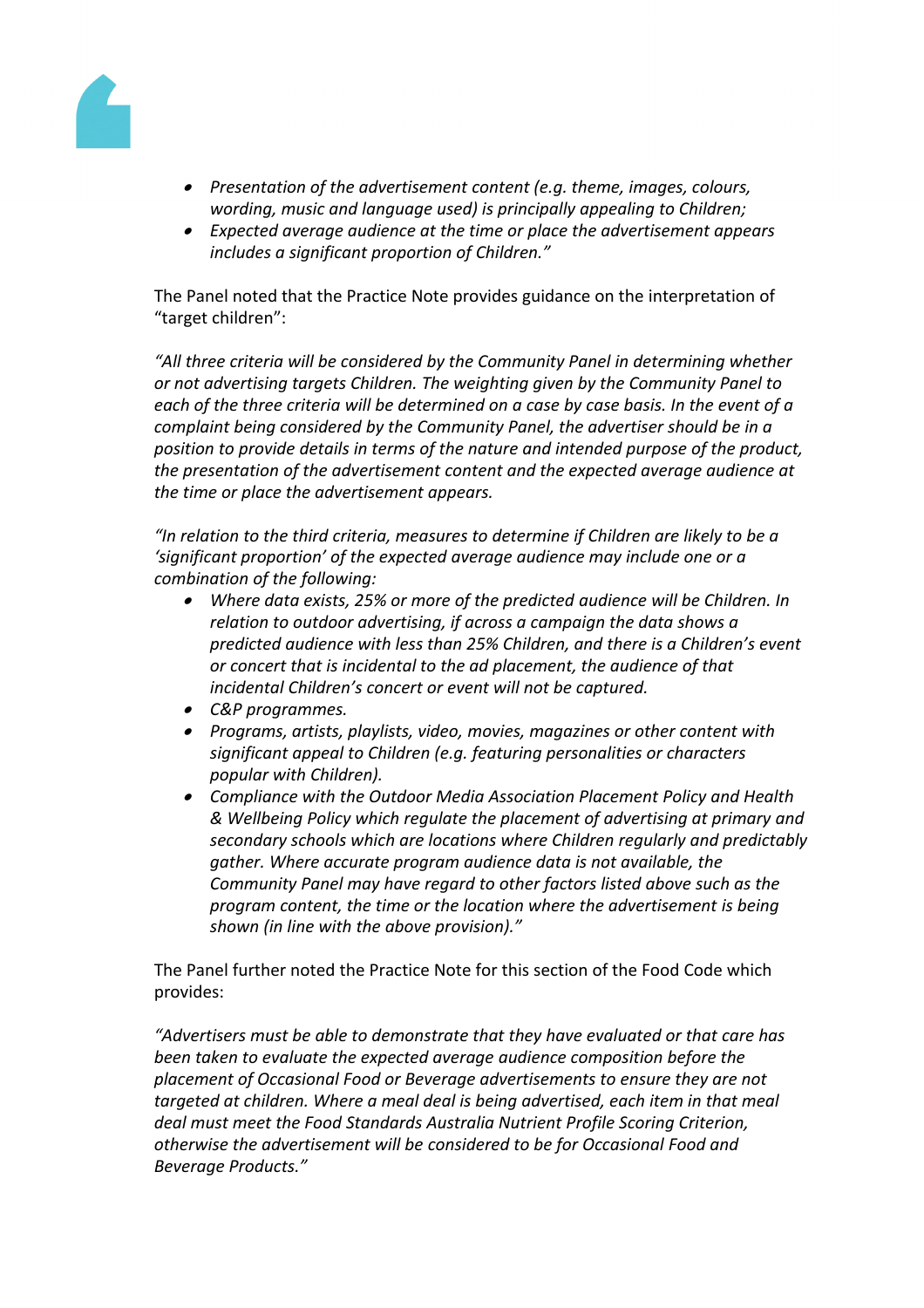

# **Point 1: Is the nature and intended purpose of the product principally or significantly appealing to children?**

The Panel considered that Coca-Cola is a long established brand and product that is of appeal to both adults and children alike. The Panel noted the advertisers response that less than 6% of drinkers are under 15.

The Panel considered that fizzy drinks are generally a product which children enjoy and considered that while the product was not principally appealing to children, it was significantly appealing to children.

# Point 2: Is the content of the advertisement principally appealing to children?

The Panel noted that to be within Section 3 of the Food Code the Panel must find that the advertisement is aimed in the first instance at children under 15.

# Is the theme of the advertisement principally appealing to children?

The Panel considered that advertisement was a two hour livestreaming event in which a woman played the video game Fortnite. The Panel considered that while the video game itself may be appealing to children, a two hour event watching someone else play was unlikely to be considered by most members of the community to be principally appealing to children.

## Are the visuals of the advertisement principally appealing to children?

The Panel noted that the advertisement featured several challenges in which viewers could solve puzzles. The Panel considered that the puzzles themselves and the time allowed to complete them would not be principally appealing to children.

The Panel noted that the advertisement featured scenes of gameplay for the game Fortnite. The Panel considered that Fortnight is a game which is appealing to children, however considered that the game presented in this manner, where children cannot play themselves, would be unlikely to be considered by most members of the community to be principally appealing to children under 15.

## Is the language/wording/music of the advertisement principally appealing to children?

The Panel noted that the advertisement predominately featured a woman talking to camera and explaining her moves in the video game. It also showed her interacting with other players that are not visible and people watching the live stream, mostly answering questions that were posed in text chat form, and sometimes displayed on screen. The Panel considered that this format, showing a person answering questions which children may not be able to read or read fast enough (noting the text chat constantly moves), was unlikely to be considered by most members of the community to be principally appealing to children.